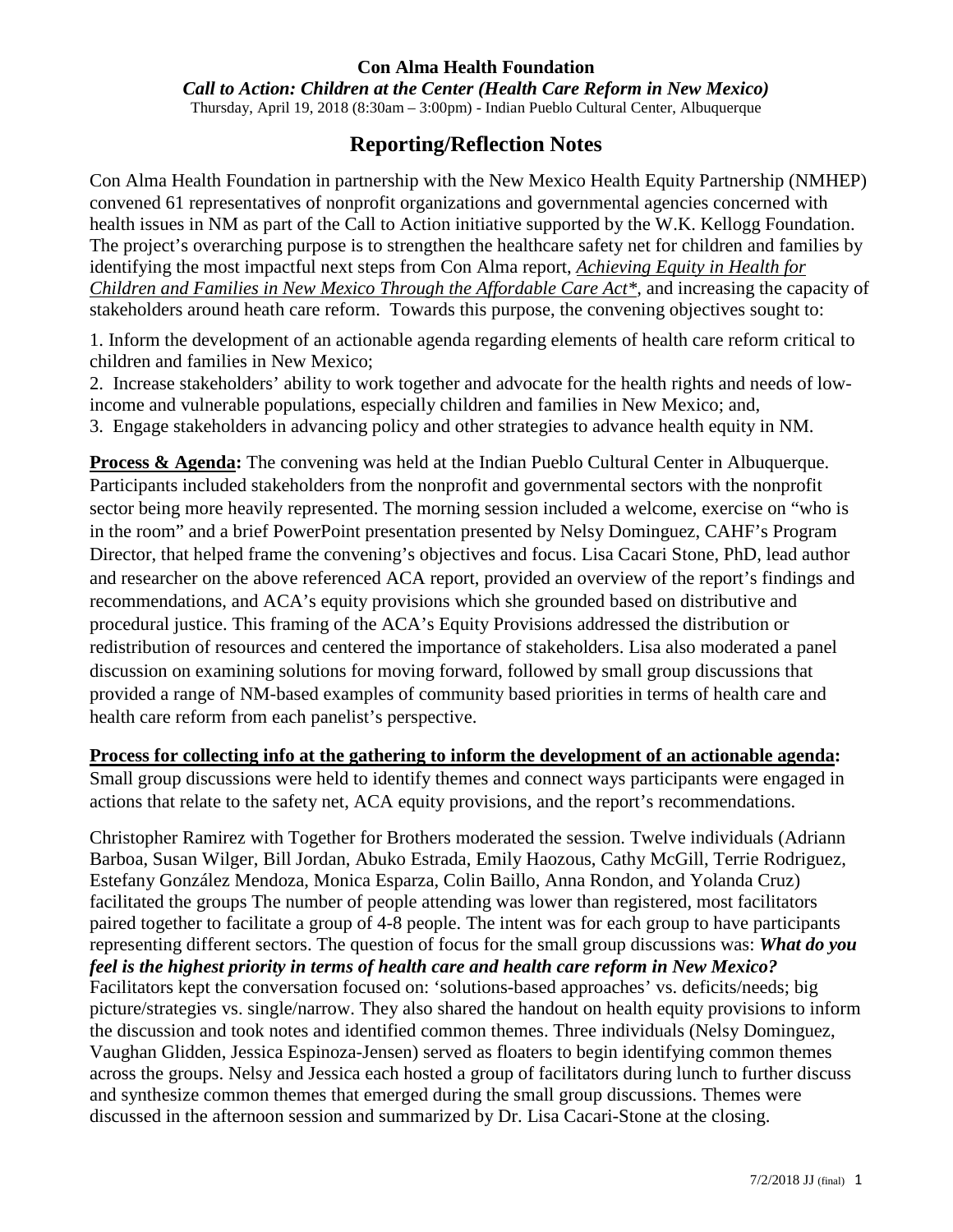Following the gathering, Con Alma staff and the NM Health Equity Partnership team reviewed the notes from the small group facilitators and categorized them by the major headings in the health equity provisions document. The number of items that fell under each category were counted.

**Outcomes:** As noted below, analysis of the convening outcomes confirmed the findings and recommendations of the initial report.

- The convening served to align with and affirm the findings of the Con Alma ACA report related to the ACA's health equity provisions.
- Additionally, by using a hands-on, interactive and reflective activity to emphasize the intentional aspects required to make networks successful, participants seemed inspired and committed to strengthening and pursuing relationships with new and current partners.
- The morning's panel discussion and afternoon recap session, highlighted community-informed policy efforts underway in New Mexico such as the NM Health Care for All, the NM Public Health Institute and included community-led and informed eco-health systems such as First Choice and Agricultura Network, among others.

The convening's deliberations and activities helped:

1) Affirm and, to an extent, assisted in operationalizing the findings of the Con Alma ACA report related to the ACA's health equity provisions. During the convening participants addressed the overarching question: *What do you feel is the highest priority in terms of health care and health care reform in New Mexico*. In doing so, participants provided examples, and upheld the following themes, as those with the highest priorities:

- Creating a culture of health that is inclusive of all in NM To meet this vision, efforts center community members most directly impacted by inequities, prioritize wisdom of lived experiences; value community-based solutions; support universal health care for all; and, champion a communications campaign aimed at stimulating investment in people-focused health care.
- Improving Quality and Efficiency of Health Care and Safety Net- To meet this vision, efforts prioritize preventive, holistic, affordable, and accessible health care. It requires that health care system providers, at all levels, work to address institutionalized racism and other inequities; decrease bureaucratic barriers to health care; address root causes of health issues; engage in cross-sector collaborations, expand successful cultural and linguistic outreach, literacy, navigation, enrollment, and care.
- Transparency and Accountability is promoted and reflected in the Health Care system- To meet this vision, efforts prioritize culturally/linguistically informed workforce development, leadership, collection of evidence for monitoring and tracking progress, alignment and collaboration within the health care system, across the safety net and among community-based organizations.

2) Increased participants ability to work, reflect and share key elements of networks, the role they each play, and ways they can and should connect with one another to advance health equity.

A number of participants were pleased to connect the hands-on-activity with these elements and expressed their enthusiasm and commitment for following-up on connections made during the event.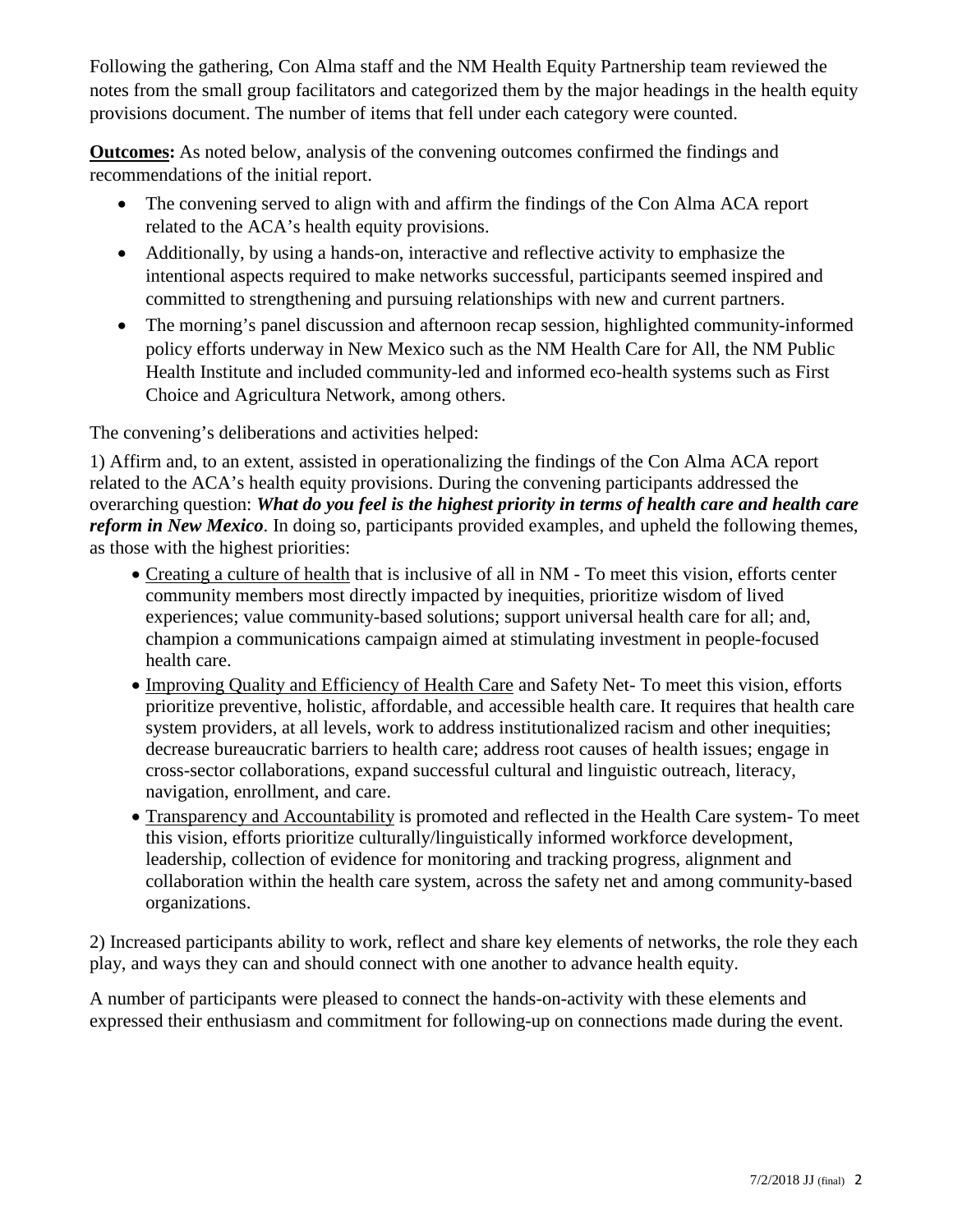## **Content summary of information collected to inform an actionable agenda:**

## **Create a culture of health coverage for all New Mexicans (4)**

- Prioritize community as a central force for achieving health equity. (14)
	- o Meet people where they are at.
	- o Support multi-generational communities most impacted to build power and center their wisdom, lived experiences, and knowledge to find the solutions.
	- o Need to think about civic engagement/power building paired with services.
	- o Resources to grassroots community groups to design the system.
- Community-based models of care with an equity lens. (17)
	- o Cultural HUBS at community center.
- Communications / campaign (6) [Public health campaign to invest in the people]
- Health care for all campaign, social valuing, engaging (4); Universal coverage (3)

# **Improve Quality and Efficiency of Healthcare (2)**

- Tackle social determinants of health and achieve health equity in all policies. (26)
	- o Living wage, transit, segregation, incarceration, stable housing, healthy food, farming, water, education, childcare, etc.
	- o Addressing structural violence.
- Simplify eligibility and enrollment processes.
- Build on best practices and support systems innovation. (14)
	- o Holistic health and traditional healing practices.
	- o Cultural shift in the ways services are administered.
	- o Institutions need training around racial equity, gender justice, economic justice, etc.
	- o Best practices should utilize an equity lens.
- Expand on successful outreach, navigation, and enrollment that is culturally and linguistically aligned with New Mexico's communities. (7)
- Cultural, linguistic competency and health literacy (10)
- Accessibility (cliff effect)  $(11)$
- Preventative care  $(4)$
- Quality health care for all (HC systems efficiency / accessibility within system) (2)
- Safety Net  $(1)$

# **Transparency and Accountability (4)**

- Promote leadership and ensure accountability (6)
- Improve the collection of evidence for monitoring and tracking the progress of the ACA.
- Workforce Development. (6)
- Data collection standards including race, ethnicity, sex, primary language, and disability status and rural/frontier locations, etc. (4)
- Alignment and collaboration within the health care system, across the safety net, and among community-based organizations. (9)

# **Other**

- Resources (9) [Need to invest and prioritize resources; Collaborate rather than fight over resources; and Taxes and government agencies to fund equity work; not just foundations.]
- Policy and systems  $(6)$

• Early intervention  $(1)$ 

• Food  $(5)$ 

 $\bullet$  Health education (1)